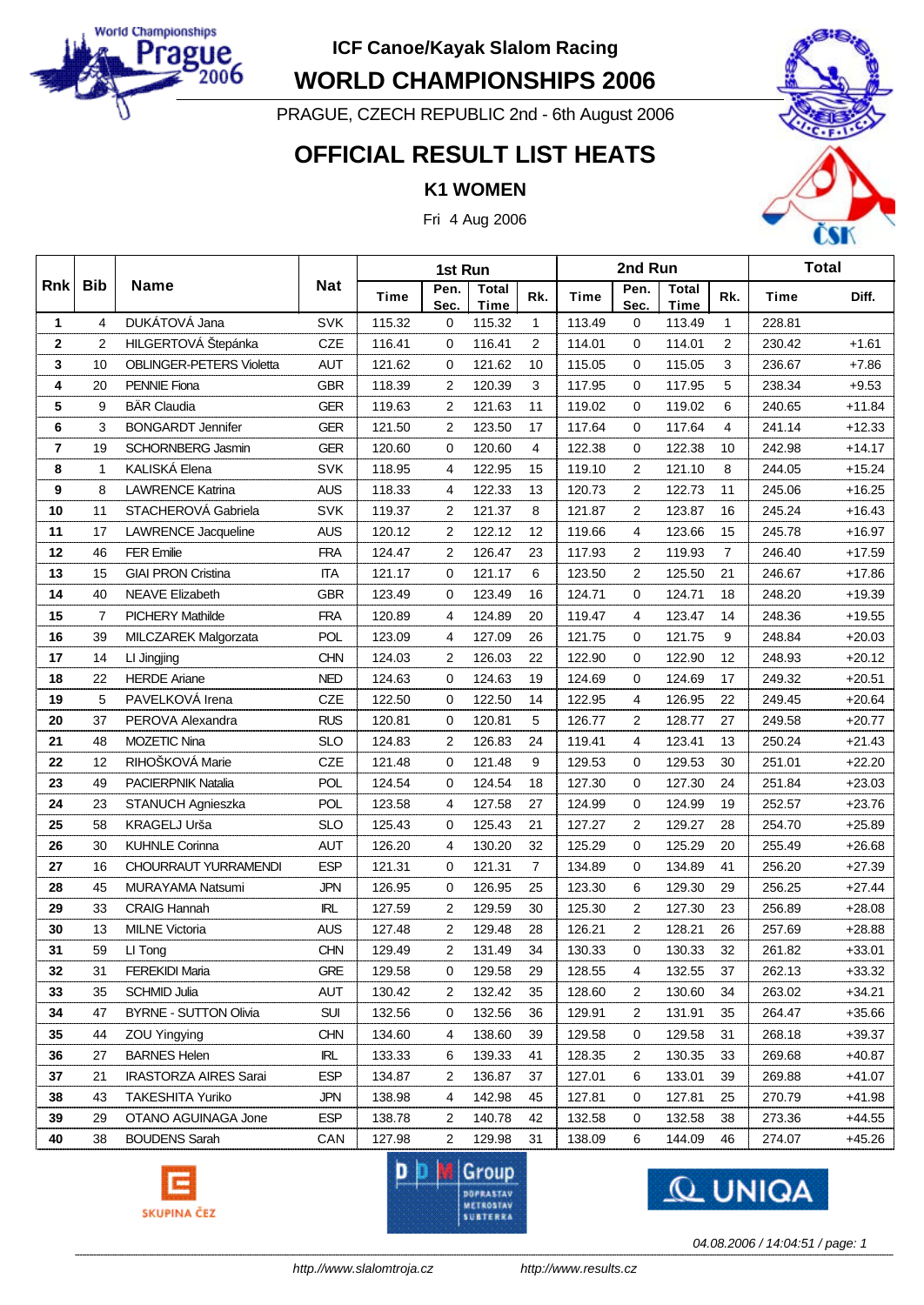

**WORLD CHAMPIONSHIPS 2006**

PRAGUE, CZECH REPUBLIC 2nd - 6th August 2006

### **OFFICIAL RESULT LIST HEATS**

#### **K1 WOMEN**

Fri 4 Aug 2006



|            |            |                            |            | 1st Run     |                |                             |     |             | 2nd Run        |                      |     |             | <b>Total</b> |
|------------|------------|----------------------------|------------|-------------|----------------|-----------------------------|-----|-------------|----------------|----------------------|-----|-------------|--------------|
| <b>Rnk</b> | <b>Bib</b> | <b>Name</b>                | <b>Nat</b> | <b>Time</b> | Pen.<br>Sec.   | <b>Total</b><br><b>Time</b> | Rk. | <b>Time</b> | Pen.<br>Sec.   | <b>Total</b><br>Time | Rk. | <b>Time</b> | Diff.        |
| 41         | 25         | <b>KAWAGUCHI Noriyo</b>    | <b>JPN</b> | 131.95      | 6              | 137.95                      | 38  | 135.88      | 2              | 137.88               | 43  | 275.83      | $+47.02$     |
| 42         | 34         | <b>NIBBELING Nicky</b>     | <b>NED</b> | 131.00      | 12             | 143.00                      | 46  | 131.34      | $\overline{4}$ | 135.34               | 42  | 278.34      | $+49.53$     |
| 43         | 56         | PUHAN Kaja                 | <b>SLO</b> | 134.61      | 4              | 138.61                      | 40  | 138.66      | 6              | 144.66               | 48  | 283.27      | $+54.46$     |
| 44         | 24         | <b>VANHA Zuzana</b>        | <b>USA</b> | 134.21      | 8              | 142.21                      | 43  | 140.48      | 4              | 144.48               | 47  | 286.69      | $+57.88$     |
| 45         | 26         | <b>TIDMORE Jamie</b>       | <b>USA</b> | 143.02      | 6              | 149.02                      | 47  | 134.23      | 6              | 140.23               | 44  | 289.25      | $+60.44$     |
| 46         | 36         | VAN DER ZWART Annelies     | <b>NED</b> | 154.68      | 10             | 164.68                      | 51  | 136.42      | 4              | 140.42               | 45  | 305.10      | $+76.29$     |
| 47         | 18         | <b>GASPARD Marie</b>       | <b>FRA</b> | 124.29      | 52             | 176.29                      | 52  | 128.08      | 4              | 132.08               | 36  | 308.37      | $+79.56$     |
| 48         | 28         | <b>KHARITONOVA Marta</b>   | <b>RUS</b> | 135.10      | 56             | 191.10                      | 54  | 133.09      | $\mathbf 0$    | 133.09               | 40  | 324.19      | $+95.38$     |
| 49         | 42         | <b>GARCIA Montserrat</b>   | <b>AND</b> | 134.43      | 8              | 142.43                      | 44  | 141.68      | 56             | 197.68               | 53  | 340.11      | $+111.30$    |
| 50         | 57         | PLATONOVA Svetlana         | <b>RUS</b> | 150.83      | 56             | 206.83                      | 55  | 151.25      | $\mathbf 0$    | 151.25               | 50  | 358.08      | $+129.27$    |
| 51         | 50         | MAGGA Johanna              | <b>FIN</b> | 151.44      | 4              | 155.44                      | 50  | 157.27      | 50             | 207.27               | 54  | 362.71      | +133.90      |
| 52         | 55         | <b>NAUMKINA Irina</b>      | <b>UZB</b> | 154.95      | 62             | 216.95                      | 56  | 149.42      | $\overline{4}$ | 153.42               | 51  | 370.37      | $+141.56$    |
| 53         | 60         | US Olena                   | <b>UKR</b> | 148.90      | $\overline{2}$ | 150.90                      | 49  | 166.32      | 58             | 224.32               | 56  | 375.22      | $+146.41$    |
| 54         | 51         | <b>VITKAUSKAITE Jurate</b> | LTU        | 173.12      | 8              | 181.12                      | 53  | 186.16      | 10             | 196.16               | 52  | 377.28      | $+148.47$    |
| 55         | 32         | <b>STOCK Molly</b>         | <b>USA</b> | 141.90      | 104            | 245.90                      | 57  | 146.75      | $\overline{4}$ | 150.75               | 49  | 396.65      | $+167.84$    |
| 56         | 52         | ÖHRSTROM Camilla           | <b>SWE</b> | 201.45      | 64             | 265.45                      | 58  | 160.01      | 54             | 214.01               | 55  | 479.46      | $+250.65$    |
| 57         | 6          | <b>BLAKEMAN Laura</b>      | <b>GBR</b> | 122.56      | 8              | 130.56                      | 33  | 130.52      | 252            | 382.52               | 57  | 513.08      | $+284.27$    |
| 58         | 41         | <b>ALBERTINI Gabriela</b>  | <b>PAR</b> | 211.29      | 60             | 271.29                      | 59  | 210.30      | 210            | 420.30               | 58  | 691.59      | $+462.78$    |
| 59         | 53         | <b>BAHRI Noraini</b>       | <b>SIN</b> | 259.15      | 204            | 463.15                      | 61  | 207.81      | 306            | 513.81               | 59  | 976.96      | $+748.15$    |
| 60         | 54         | <b>ISMAILOVA Sevinch</b>   | <b>BLR</b> | 146.23      | 4              | 150.23                      | 48  |             |                | <b>DNF</b>           |     |             |              |
| 61         | 62         | SUPPERMPOOL Anya           | <b>THA</b> | 252.07      | 206            | 458.07                      | 60  |             |                | <b>DNF</b>           |     |             |              |
| 62         | 61         | <b>HURMAN Diana</b>        | <b>ARG</b> | 282.89      | 506            | 788.89                      | 62  |             |                | <b>DNF</b>           |     |             |              |

Chief Judge

Andre BEHS







*04.08.2006 / 14:04:55 / page: 2*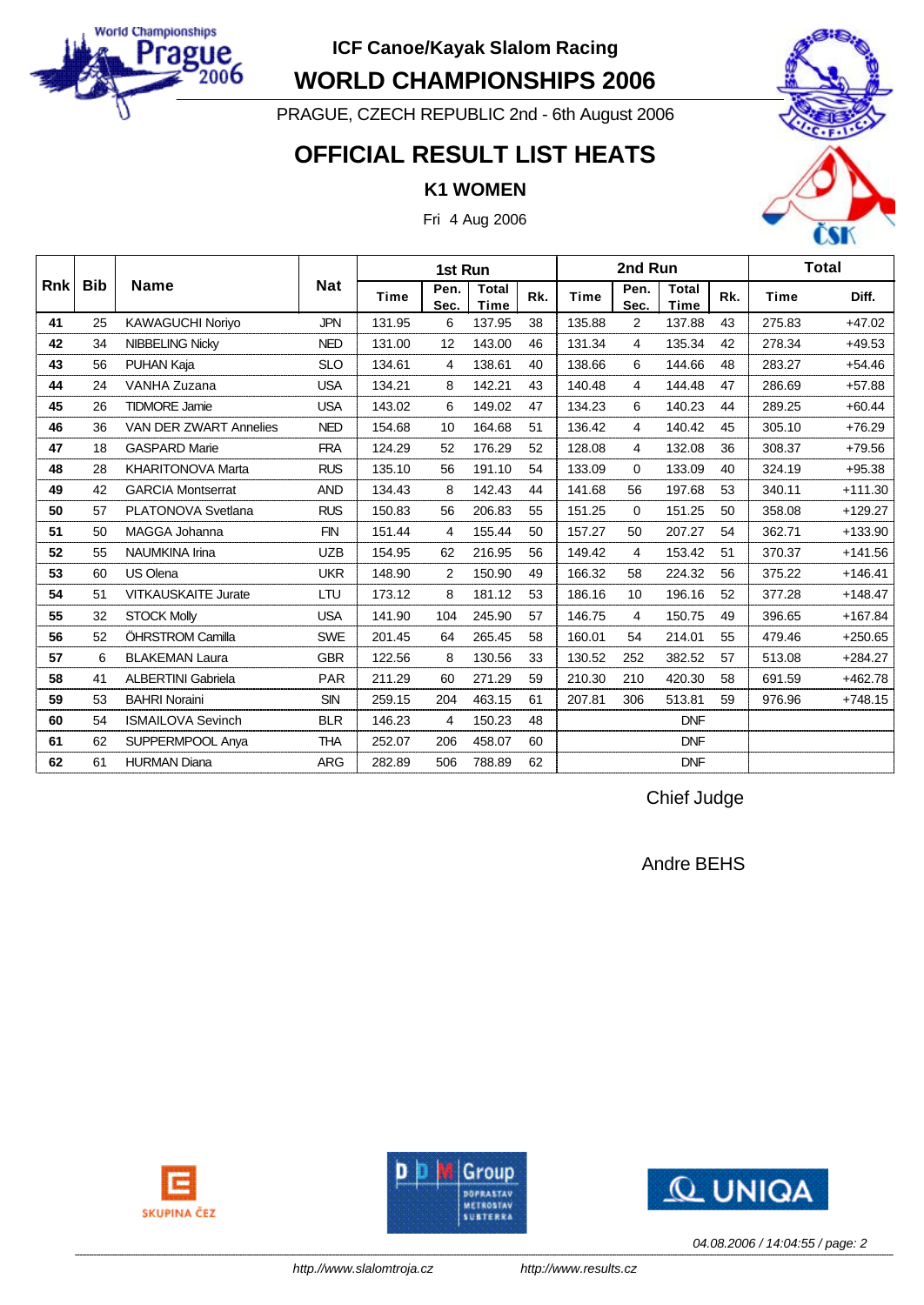

**WORLD CHAMPIONSHIPS 2006**

PRAGUE, CZECH REPUBLIC 2nd - 6th August 2006

## **OFFICIAL RESULT LIST HEATS**

**K1 MEN**

Thu 3 Aug 2006



|                |                |                           |            | 1st Run     |                |                      |                   |             | 2nd Run        |                      |                | <b>Total</b> |          |
|----------------|----------------|---------------------------|------------|-------------|----------------|----------------------|-------------------|-------------|----------------|----------------------|----------------|--------------|----------|
| <b>Rnk</b>     | <b>Bib</b>     | <b>Name</b>               | <b>Nat</b> | <b>Time</b> | Pen.<br>Sec.   | Total<br><b>Time</b> | Rk.               | <b>Time</b> | Pen.<br>Sec.   | <b>Total</b><br>Time | Rk.            | <b>Time</b>  | Diff.    |
| 1              | 40             | <b>WALSH Campbell</b>     | <b>GBR</b> | 102.90      | 0              | 102.90               | 1                 | 104.05      | 0              | 104.05               | 8              | 206.95       |          |
| $\mathbf{2}$   | 4              | <b>MOLMENTI Daniele</b>   | <b>ITA</b> | 103.87      | 0              | 103.87               | 3                 | 103.16      | 0              | 103.16               | $\overline{2}$ | 207.03       | $+0.08$  |
| 3              | 28             | POLACZYK Grzegorz         | POL        | 103.62      | 0              | 103.62               | 2                 | 105.52      | 0              | 105.52               | 12             | 209.14       | $+2.19$  |
| 4              | $\overline{7}$ | <b>OBLINGER Helmut</b>    | <b>AUT</b> | 104.92      | 0              | 104.92               | 5                 | 104.44      | 0              | 104.44               | 9              | 209.36       | $+2.41$  |
| 5              | 3              | <b>GRIMM Alexander</b>    | <b>GER</b> | 105.96      | 0              | 105.96               | 8                 | 104.63      | 0              | 104.63               | 10             | 210.59       | $+3.64$  |
| 6              | 13             | <b>PARSONS Scott</b>      | <b>USA</b> | 105.32      | 2              | 107.32               | 13                | 103.47      | 0              | 103.47               | 5              | 210.79       | $+3.84$  |
| $\overline{7}$ | $\overline{2}$ | LEFEVRE Fabien            | <b>FRA</b> | 105.57      | $\mathbf 0$    | 105.57               | 6                 | 102.01      | 4              | 106.01               | 14             | 211.58       | $+4.63$  |
| 8              | $\mathbf{1}$   | PFANNMÖLLER Erik          | <b>GER</b> | 108.32      | 0              | 108.32               | 20                | 103.32      | 0              | 103.32               | $\overline{4}$ | 211.64       | $+4.69$  |
| 9              | 20             | <b>DRAPER Warwick</b>     | <b>AUS</b> | 104.59      | 2              | 106.59               | 9                 | 106.67      | 0              | 106.67               | 18             | 213.26       | $+6.31$  |
| 10             | 11             | <b>HEYL Brett</b>         | <b>USA</b> | 105.91      | 4              | 109.91               | 28                | 103.85      | 0              | 103.85               | $\overline{7}$ | 213.76       | $+6.81$  |
| 11             | 30             | <b>HOUNSLOW Richard</b>   | <b>GBR</b> | 106.25      | 4              | 110.25               | 31                | 103.76      | 0              | 103.76               | 6              | 214.01       | $+7.06$  |
| 12             | 86             | <b>CIPRESSI Stefano</b>   | <b>ITA</b> | 104.73      | 0              | 104.73               | 4                 | 105.41      | 4              | 109.41               | 33             | 214.14       | $+7.19$  |
| 13             | 27             | <b>BROWN Anthony</b>      | <b>AUS</b> | 106.77      | 0              | 106.77               | 10                | 107.94      | 0              | 107.94               | 23             | 214.71       | $+7.76$  |
| 14             | 9              | <b>FORD David</b>         | CAN        | 106.80      | $\overline{2}$ | 108.80               | 21                | 106.06      | 0              | 106.06               | 15             | 214.86       | $+7.91$  |
| 15             | 8              | <b>KAUZER Peter</b>       | <b>SLO</b> | 105.19      | $\overline{2}$ | 107.19               | $12 \overline{ }$ | 103.72      | 4              | 107.72               | 22             | 214.91       | $+7.96$  |
| 16             | 31             | CIBÁK Peter               | <b>SVK</b> | 107.96      | 4              | 111.96               | 38                | 103.30      | 0              | 103.30               | 3              | 215.26       | $+8.31$  |
| 17             | 18             | RAAB Ondrej               | <b>CZE</b> | 108.89      | 4              | 112.89               | 43                | 103.15      | 0              | 103.15               | $\mathbf{1}$   | 216.04       | $+9.09$  |
| 18             | 19             | <b>NEVEU Boris</b>        | <b>FRA</b> | 105.36      | $\overline{2}$ | 107.36               | 14                | 108.82      | 0              | 108.82               | 26             | 216.18       | $+9.23$  |
| 19             | 15             | <b>KURT Michael</b>       | <b>SUI</b> | 107.69      | 4              | 111.69               | 37                | 104.69      | 0              | 104.69               | 11             | 216.38       | $+9.43$  |
| 20             | 21             | MRÁZ Tomáš                | <b>SVK</b> | 105.52      | 4              | 109.52               | 24                | 107.34      | 0              | 107.34               | 21             | 216.86       | $+9.91$  |
| 21             | 12             | <b>RHEINISCH Eoin</b>     | <b>IRL</b> | 105.76      | 0              | 105.76               | $\overline{7}$    | 107.14      | 4              | 111.14               | 45             | 216.90       | $+9.95$  |
| 22             | 14             | <b>KRALJ Dejan</b>        | <b>SLO</b> | 108.68      | $\overline{2}$ | 110.68               | 34                | 106.40      | 0              | 106.40               | 16             | 217.08       | $+10.13$ |
| 23             | 16             | JUANMARTÍ SANTIAGO Carles | <b>ESP</b> | 107.46      | $\overline{4}$ | 111.46               | 36                | 105.92      | $\mathbf 0$    | 105.92               | 13             | 217.38       | $+10.43$ |
| 24             | 24             | KOBES Tomáš               | CZE        | 108.33      | $\overline{2}$ | 110.33               | 32                | 107.14      | 0              | 107.14               | 20             | 217.47       | $+10.52$ |
| 25             | 6              | ŠAJBIDOR Jan              | <b>SVK</b> | 105.06      | 4              | 109.06               | 22                | 102.63      | 6              | 108.63               | 25             | 217.69       | $+10.74$ |
| 26             | 67             | PAOLINI Diego             | <b>ITA</b> | 105.57      | $\overline{2}$ | 107.57               | 15                | 108.16      | 2              | 110.16               | 35             | 217.73       | $+10.78$ |
| 27             | 45             | <b>KUBRICAN Lukáš</b>     | CZE        | 106.25      | 2              | 108.25               | 18                | 106.21      | 4              | 110.21               | 36             | 218.46       | $+11.51$ |
| 28             | 49             | <b>LEVESQUE Pierre</b>    | CAN        | 108.28      | 0              | 108.28               | 19                | 110.67      | 0              | 110.67               | 40             | 218.95       | $+12.00$ |
| 29             | 10             | <b>BILLAUT Julien</b>     | <b>FRA</b> | 108.25      | 2              | 110.25               | 30                | 105.08      | 4              | 109.08               | 29             | 219.33       | $+12.38$ |
| 30             | 44             | <b>BACKHOUSE David</b>    | <b>NED</b> | 109.57      | 0              | 109.57               | 25                | 108.81      | $\overline{2}$ | 110.81               | 41             | 220.38       | $+13.43$ |
| 31             | 41             | DIEZ LIZARRIBAR Ander     | <b>ESP</b> | 107.79      | 0              | 107.79               | 16                | 110.89      | $\overline{2}$ | 112.89               | 54             | 220.68       | $+13.73$ |
| 32             | 38             | <b>HELLBERG Marten</b>    | <b>SWE</b> | 109.83      | 0              | 109.83               | 27                | 107.49      | 4              | 111.49               | 46             | 221.32       | +14.37   |
| 33             | 43             | <b>HASTINGS John</b>      | CAN        | 108.33      | 4              | 112.33               | 39                | 109.00      | 0              | 109.00               | 28             | 221.33       | $+14.38$ |
| 34             | 48             | SASAKI Tsubasa            | JPN        | 109.33      | 0              | 109.33               | 23                | 112.18      | 0              | 112.18               | 49             | 221.51       | $+14.56$ |
| 35             | 39             | <b>AGEENKO Mikhail</b>    | <b>RUS</b> | 110.57      | 4              | 114.57               | 50                | 106.98      | 0              | 106.98               | 19             | 221.55       | $+14.60$ |
| 36             | 87             | POLACZYK Mateusz          | <b>POL</b> | 107.17      | 4              | 111.17               | 35                | 108.57      | $\overline{c}$ | 110.57               | 39             | 221.74       | $+14.79$ |
| 37             | 5              | DÖRFLER Fabian            | <b>GER</b> | 106.39      | 6              | 112.39               | 40                | 103.38      | 6              | 109.38               | 32             | 221.77       | $+14.82$ |
| 38             | 61             | YAZAWA Kazuki             | JPN        | 111.29      | 2              | 113.29               | 45                | 109.21      | 0              | 109.21               | 31             | 222.50       | $+15.55$ |
| 39             | 23             | POPIELA Dariusz           | POL        | 108.63      | 2              | 110.63               | 33                | 107.98      | 4              | 111.98               | 48             | 222.61       | $+15.66$ |
| 40             | 17             | LYONS Sam                 | <b>AUS</b> | 110.51      | $\overline{2}$ | 112.51               | 41                | 110.24      | 0              | 110.24               | 37             | 222.75       | $+15.80$ |







*03.08.2006 / 19:25:53 / page: 1*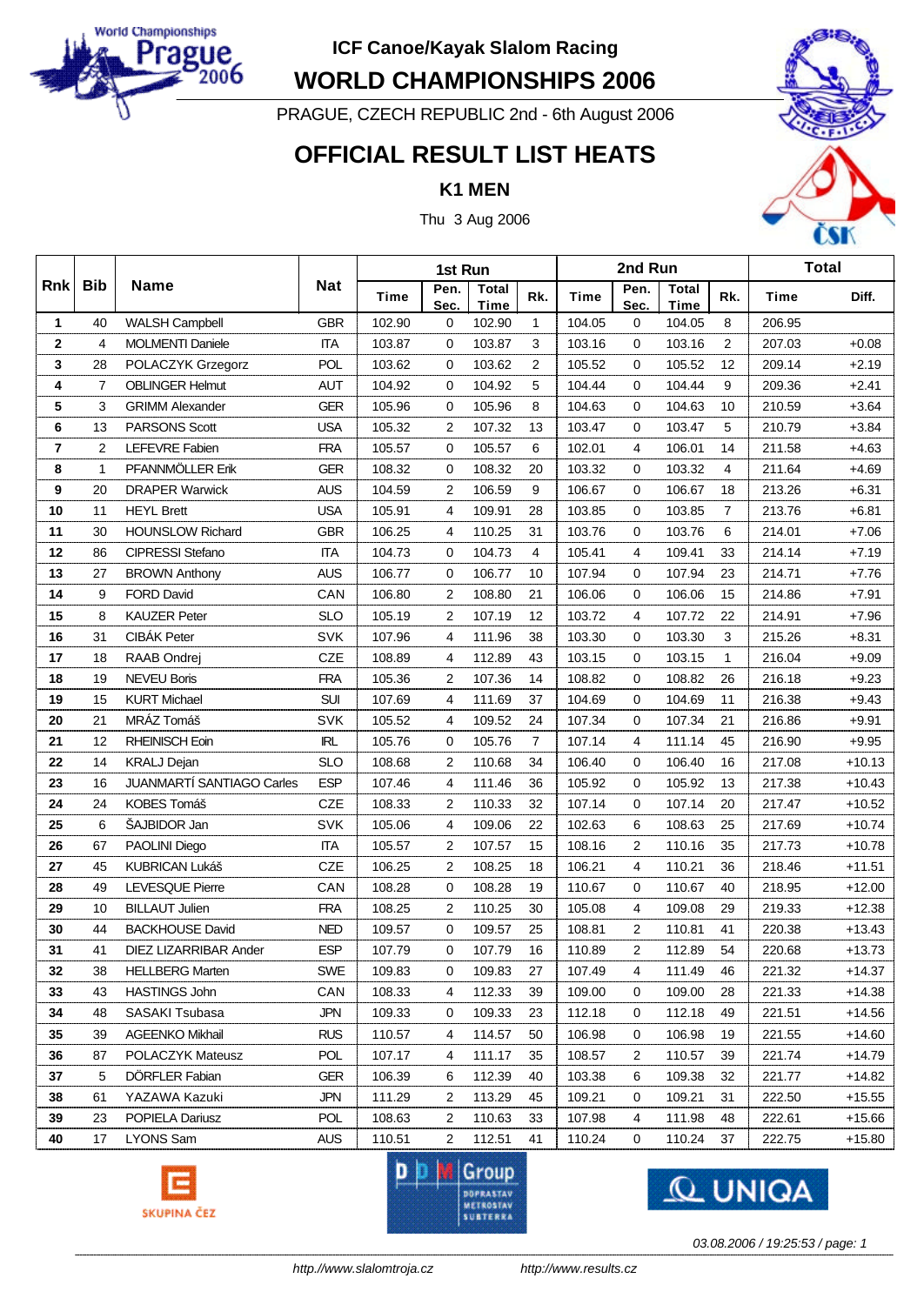

**WORLD CHAMPIONSHIPS 2006**

PRAGUE, CZECH REPUBLIC 2nd - 6th August 2006

### **OFFICIAL RESULT LIST HEATS**

#### **K1 MEN**

Thu 3 Aug 2006



|            |            |                                |            |        |                | 2nd Run              |     |        | <b>Total</b>   |                      |     |             |          |
|------------|------------|--------------------------------|------------|--------|----------------|----------------------|-----|--------|----------------|----------------------|-----|-------------|----------|
| <b>Rnk</b> | <b>Bib</b> | <b>Name</b>                    | <b>Nat</b> | Time   | Pen.<br>Sec.   | Total<br><b>Time</b> | Rk. | Time   | Pen.<br>Sec.   | <b>Total</b><br>Time | Rk. | <b>Time</b> | Diff.    |
| 41         | 32         | <b>MULIC Dinko</b>             | <b>CRO</b> | 110.61 | 2              | 112.61               | 42  | 108.38 | 2              | 110.38               | 38  | 222.99      | $+16.04$ |
| 42         | 25         | NATMESSNIG Herwig              | <b>AUT</b> | 113.00 | 0              | 113.00               | 44  | 108.96 | 2              | 110.96               | 43  | 223.96      | $+17.01$ |
| 43         | 89         | <b>GLUCKS Andrej</b>           | <b>CRO</b> | 111.75 | 2              | 113.75               | 47  | 108.82 | 2              | 110.82               | 42  | 224.57      | $+17.62$ |
| 44         | 62         | VOSKOBOJNIKOV Egor             | <b>RUS</b> | 109.57 | 0              | 109.57               | 26  | 111.06 | 4              | 115.06               | 56  | 224.63      | $+17.68$ |
| 45         | 34         | ROETHENMUND Mathias            | <b>SUI</b> | 115.10 | 2              | 117.10               | 57  | 106.93 | 2              | 108.93               | 27  | 226.03      | $+19.08$ |
| 46         | 60         | <b>CHABAKIN Mikhail</b>        | <b>RUS</b> | 112.34 | 4              | 116.34               | 53  | 109.81 | 0              | 109.81               | 34  | 226.15      | $+19.20$ |
| 47         | 58         | <b>SELBACH Gustavo</b>         | <b>BRA</b> | 111.96 | $\overline{2}$ | 113.96               | 48  | 110.87 | $\overline{2}$ | 112.87               | 53  | 226.83      | $+19.88$ |
| 48         | 36         | <b>DAWSON Michael</b>          | <b>NZL</b> | 118.21 | 0              | 118.21               | 61  | 109.19 | 0              | 109.19               | 30  | 227.40      | $+20.45$ |
| 49         | 35         | DIEZ-CANEDO FERNANDÉZ          | <b>ESP</b> | 117.81 | 2              | 119.81               | 62  | 105.95 | 2              | 107.95               | 24  | 227.76      | $+20.81$ |
| 50         | 33         | ROOZENBURG Johann              | <b>NZL</b> | 114.89 | 2              | 116.89               | 55  | 109.03 | $\overline{2}$ | 111.03               | 44  | 227.92      | $+20.97$ |
| 51         | 53         | <b>HADFIELD Andrew</b>         | <b>GBR</b> | 111.75 | 2              | 113.75               | 46  | 110.57 | 4              | 114.57               | 55  | 228.32      | $+21.37$ |
| 52         | 68         | <b>EGRAZ Davy</b>              | <b>LUX</b> | 114.12 | $\overline{2}$ | 116.12               | 52  | 112.38 | 0              | 112.38               | 51  | 228.50      | $+21.55$ |
| 53         | 29         | <b>BOUTEN Robert</b>           | <b>NED</b> | 112.63 | 4              | 116.63               | 54  | 109.88 | $\overline{2}$ | 111.88               | 47  | 228.51      | $+21.56$ |
| 54         | 26         | MEGLIC Jure                    | <b>SLO</b> | 111.01 | 6              | 117.01               | 56  | 108.84 | 4              | 112.84               | 52  | 229.85      | $+22.90$ |
| 55         | 47         | <b>HUDETZ Harald</b>           | <b>AUT</b> | 114.19 | 4              | 118.19               | 60  | 108.22 | 4              | 112.22               | 50  | 230.41      | $+23.46$ |
| 56         | 59         | <b>BOUKPETI Benjamin</b>       | <b>TOG</b> | 120.40 | 6              | 126.40               | 67  | 106.55 | 0              | 106.55               | 17  | 232.95      | $+26.00$ |
| 57         | 56         | SILVA Ivan                     | <b>POR</b> | 113.37 | 4              | 117.37               | 58  | 111.69 | 4              | 115.69               | 57  | 233.06      | $+26.11$ |
| 58         | 54         | <b>BRON Cédric</b>             | <b>SUI</b> | 108.16 | 2              | 110.16               | 29  | 124.80 | 8              | 132.80               | 71  | 242.96      | $+36.01$ |
| 59         | 57         | VAN DER BOOGAARD Michael       | <b>NED</b> | 116.98 | 10             | 126.98               | 68  | 112.61 | 6              | 118.61               | 59  | 245.59      | $+38.64$ |
| 60         | 90         | <b>TAQUES Ricardo Martins</b>  | <b>BRA</b> | 122.29 | 4              | 126.29               | 66  | 115.99 | 4              | 119.99               | 63  | 246.28      | $+39.33$ |
| 61         | 64         | NACEV Sasko                    | <b>MKD</b> | 118.45 | 6              | 124.45               | 64  | 118.17 | 4              | 122.17               | 67  | 246.62      | $+39.67$ |
| 62         | 74         | <b>JANKA Leo</b>               | <b>FIN</b> | 125.16 | 4              | 129.16               | 70  | 116.92 | $\overline{2}$ | 118.92               | 60  | 248.08      | $+41.13$ |
| 63         | 71         | <b>HUSSLEIN Hermann Ludwig</b> | <b>THA</b> | 119.24 | 8              | 127.24               | 69  | 118.58 | 6              | 124.58               | 68  | 251.82      | $+44.87$ |
| 64         | 69         | KARAVAYEV Yuriy                | <b>UKR</b> | 121.50 | 4              | 125.50               | 65  | 122.40 | 4              | 126.40               | 70  | 251.90      | $+44.95$ |
| 65         | 55         | <b>DING Fuxue</b>              | <b>CHN</b> | 128.71 | 4              | 132.71               | 73  | 113.35 | 6              | 119.35               | 61  | 252.06      | $+45.11$ |
| 66         | 91         | <b>DUJMIC Boris</b>            | <b>CRO</b> | 126.58 | 8              | 134.58               | 74  | 117.99 | 4              | 121.99               | 66  | 256.57      | $+49.62$ |
| 67         | 82         | HALAVINSKI Dzmitri             | <b>BLR</b> | 130.29 | 6              | 136.29               | 75  | 120.07 | 6              | 126.07               | 69  | 262.36      | $+55.41$ |
| 68         | 22         | <b>CAFFREY Neil</b>            | <b>IRL</b> | 105.95 | 2              | 107.95               | 17  | 109.50 | 50             | 159.50               | 82  | 267.45      | $+60.50$ |
| 69         | 104        | PROKOPENKO Dmytro              | <b>UKR</b> | 125.14 | 6              | 131.14               | 71  | 127.76 | 10             | 137.76               | 74  | 268.90      | $+61.95$ |
| 70         | 77         | <b>NAUMKIN Aleksey</b>         | <b>UZB</b> | 139.73 | 0              | 139.73               | 78  | 132.15 | $\overline{2}$ | 134.15               | 72  | 273.88      | $+66.93$ |
| $\bf 71$   | 96         | <b>ATMANAVICIUS Mantas</b>     | LTU        | 147.63 | 8              | 155.63               | 82  | 120.35 | 0              | 120.35               | 64  | 275.98      | $+69.03$ |
| 72         | 42         | <b>MEEHAN Jared</b>            | <b>NZL</b> | 113.84 | 4              | 117.84               | 59  | 112.02 | 50             | 162.02               | 84  | 279.86      | $+72.91$ |
| 73         | 94         | <b>LOCMELIS Martins</b>        | LAT        | 124.56 | 8              | 132.56               | 72  | 134.10 | 14             | 148.10               | 79  | 280.66      | $+73.71$ |
| 74         | 46         | MCCANDLESS Pablo               | <b>CHI</b> | 104.94 | 2              | 106.94               | 11  | 122.93 | 52             | 174.93               | 87  | 281.87      | $+74.92$ |
| 75         | 37         | ANDO Taro                      | <b>JPN</b> | 111.65 | 50             | 161.65               | 84  | 114.64 | 6              | 120.64               | 65  | 282.29      | $+75.34$ |
| 76         | 75         | MACHADO Joao Vitor             | <b>BRA</b> | 115.41 | 52             | 167.41               | 87  | 113.83 | 6              | 119.83               | 62  | 287.24      | $+80.29$ |
| 77         | 93         | <b>GERMAY Nicolas</b>          | <b>BEL</b> | 128.61 | 10             | 138.61               | 76  | 137.24 | 12             | 149.24               | 80  | 287.85      | $+80.90$ |
| 78         | 52         | <b>KRIESINGER Ingo</b>         | <b>BEL</b> | 114.19 | 0              | 114.19               | 49  | 117.93 | 58             | 175.93               | 88  | 290.12      | $+83.17$ |
| 79         | 72         | <b>NORDGREN Niklas</b>         | <b>SWE</b> | 124.43 | 56             | 180.43               | 91  | 114.13 | $\overline{2}$ | 116.13               | 58  | 296.56      | $+89.61$ |
| 80         | 70         | <b>ECKHARDT Sylvain</b>        | <b>FIN</b> | 118.40 | 4              | 122.40               | 63  | 118.65 | 58             | 176.65               | 89  | 299.05      | $+92.10$ |







*03.08.2006 / 19:25:54 / page: 2*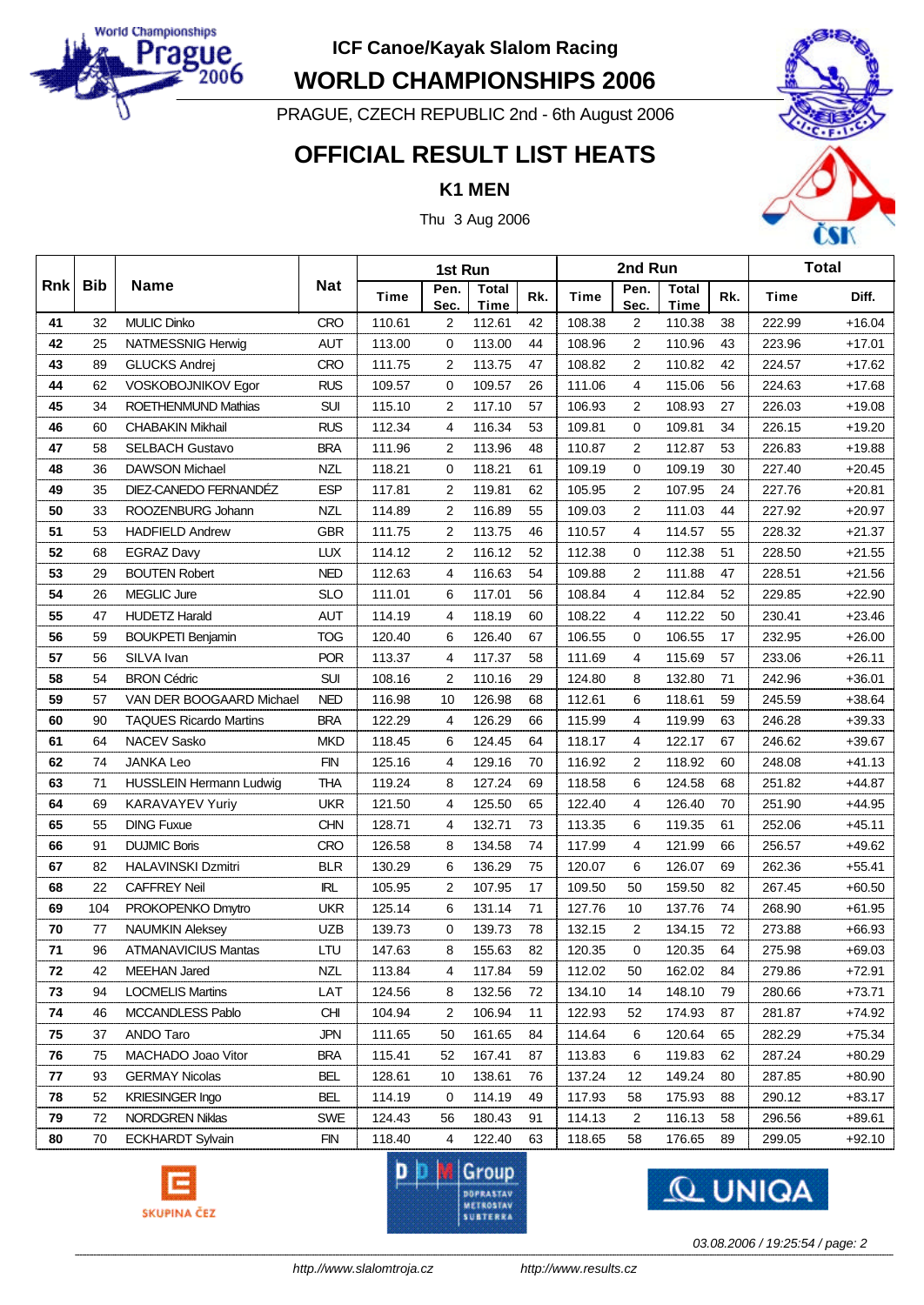

**WORLD CHAMPIONSHIPS 2006**

PRAGUE, CZECH REPUBLIC 2nd - 6th August 2006

### **OFFICIAL RESULT LIST HEATS**

**K1 MEN**

Thu 3 Aug 2006



|            |            |                               |            | 1st Run |              |                             |     |        | 2nd Run      |                      |     | <b>Total</b> |           |  |
|------------|------------|-------------------------------|------------|---------|--------------|-----------------------------|-----|--------|--------------|----------------------|-----|--------------|-----------|--|
| <b>Rnk</b> | <b>Bib</b> | Name                          | <b>Nat</b> | Time    | Pen.<br>Sec. | <b>Total</b><br><b>Time</b> | Rk. | Time   | Pen.<br>Sec. | <b>Total</b><br>Time | Rk. | Time         | Diff.     |  |
| 81         | 80         | SANTAMARIA Ruiz Omar          | <b>ECU</b> | 150.57  | 10           | 160.57                      | 83  | 138.64 | 2            | 140.64               | 75  | 301.21       | $+94.26$  |  |
| 82         | 73         | <b>MACHIELS Olivier</b>       | <b>BEL</b> | 132.69  | 6            | 138.69                      | 77  | 117.31 | 50           | 167.31               | 85  | 306.00       | $+99.05$  |  |
| 83         | 110        | GÖNCZ Gáspár                  | <b>HUN</b> | 156.98  | 10           | 166.98                      | 86  | 146.42 | 8            | 154.42               | 81  | 321.40       | $+114.45$ |  |
| 84         | 106        | <b>IOHANSON Maksim</b>        | <b>UKR</b> | 139.67  | 4            | 143.67                      | 79  | 129.59 | 52           | 181.59               | 92  | 325.26       | $+118.31$ |  |
| 85         | 103        | <b>NIKOLAEV Andrey</b>        | <b>UZB</b> | 131.10  | 56           | 187.10                      | 93  | 132.78 | 8            | 140.78               | 76  | 327.88       | $+120.93$ |  |
| 86         | 50         | <b>WADE Jim</b>               | <b>USA</b> | 111.58  | 4            | 115.58                      | 51  | 117.74 | 102          | 219.74               | 98  | 335.32       | $+128.37$ |  |
| 87         | 88         | <b>VARIS Kalle</b>            | <b>FIN</b> | 150.16  | 56           | 206.16                      | 97  | 135.01 | 6            | 141.01               | 77  | 347.17       | $+140.22$ |  |
| 88         | 100        | MYAGKIY Ivan                  | <b>UZB</b> | 150.40  | 50           | 200.40                      | 94  | 143.80 | 4            | 147.80               | 78  | 348.20       | $+141.25$ |  |
| 89         | 66         | <b>AHLMARK Erik</b>           | <b>SWE</b> | 123.68  | 56           | 179.68                      | 90  | 121.67 | 50           | 171.67               | 86  | 351.35       | $+144.40$ |  |
| 90         | 85         | <b>DUBE Simon</b>             | <b>RSA</b> | 146.40  | 8            | 154.40                      | 81  | 137.62 | 60           | 197.62               | 96  | 352.02       | $+145.07$ |  |
| 91         | 105        | <b>OUAZAA Karim</b>           | <b>TUN</b> | 163.77  | 14           | 177.77                      | 88  | 171.02 | 8            | 179.02               | 90  | 356.79       | $+149.84$ |  |
| 92         | 78         | JÁVOR Zoltán                  | <b>HUN</b> | 174.24  | 4            | 178.24                      | 89  | 177.92 | 6            | 183.92               | 93  | 362.16       | $+155.21$ |  |
| 93         | 84         | <b>KALTOVICH Andrey</b>       | <b>BLR</b> | 129.47  | 54           | 183.47                      | 92  | 132.54 | 54           | 186.54               | 94  | 370.01       | $+163.06$ |  |
| 94         | 81         | <b>CARDOZO Marcelo</b>        | <b>URU</b> | 152.30  | 12           | 164.30                      | 85  | 148.05 | 66           | 214.05               | 97  | 378.35       | $+171.40$ |  |
| 95         | 76         | <b>TUMINAUSKAS Arunas</b>     | LTU        | 143.43  | 60           | 203.43                      | 96  | 124.82 | 56           | 180.82               | 91  | 384.25       | $+177.30$ |  |
| 96         | 97         | <b>BECERS Ligonis</b>         | LAT        | 163.23  | 112          | 275.23                      | 10  | 131.71 | 60           | 191.71               | 95  | 466.94       | $+259.99$ |  |
| 97         | 79         | CIOARA Lucian                 | <b>ROM</b> | 172.78  | 54           | 226.78                      | 10  | 181.12 | 60           | 241.12               | 99  | 467.90       | $+260.95$ |  |
| 98         | 102        | <b>PAKERS Kaspars</b>         | LAT        | 147.43  | 164          | 311.43                      | 10  | 151.54 | 8            | 159.54               | 83  | 470.97       | $+264.02$ |  |
| 99         | 112        | PEREZ OLAYA Alber Andres      | COL        | 140.15  | 12           | 152.15                      | 80  | 170.39 | 154          | 324.39               | 101 | 476.54       | $+269.59$ |  |
| 100        | 92         | <b>MASYS Martynas</b>         | LTU        | 148.31  | 54           | 202.31                      | 95  | 185.55 | 152          | 337.55               | 102 | 539.86       | +332.91   |  |
| 101        | 98         | <b>AKMAL Abdullah Mohamad</b> | <b>MAS</b> | 177.83  | 108          | 285.83                      | 10  | 174.37 | 112          | 286.37               | 100 | 572.20       | $+365.25$ |  |
| 102        | 83         | <b>MUKUNDI Titus Murithii</b> | <b>KEN</b> | 161.14  | 64           | 225.14                      | 99  | 215.65 | 210          | 425.65               | 104 | 650.79       | $+443.84$ |  |
| 103        | 101        | <b>HELALI Amir</b>            | IRI        | 179.58  | 352          | 531.58                      | 10  | 195.82 | 364          | 559.82               | 106 | 1091.4       | $+884.45$ |  |
| 104        | 63         | CHAN Kin Wai                  | <b>HKG</b> | 138.27  | 458          | 596.27                      | 10  | 158.36 | 358          | 516.36               | 105 | 1112.6       | $+905.68$ |  |
| 105        | 113        | KIM Myung Sug                 | <b>KOR</b> | 180.10  | 610          | 790.10                      | 10  | 206.00 | 214          | 420.00               | 103 | 1210.1       | $+1003.1$ |  |
| 106        | 99         | SZE Lui                       | <b>HKG</b> | 210.44  | 456          | 666.44                      | 10  | 188.21 | 506          | 694.21               | 109 | 1360.6       | $+1153.7$ |  |
| 107        | 111        | <b>BUZAU Sebastian</b>        | <b>ROM</b> | 153.51  | 658          | 811.51                      | 10  | 158.70 | 456          | 614.70               | 107 | 1426.2       | $+1219.2$ |  |
| 108        | 108        | <b>DAKHLI Sarhane</b>         | <b>TUN</b> | 118.73  | 806          | 924.73                      | 11  | 152.89 | 506          | 658.89               | 108 | 1583.6       | +1376.6   |  |
| 109        | 109        | <b>MONTESIN Ashley</b>        | MLT        | 162.96  | 706          | 868.96                      | 10  | 151.76 | 654          | 805.76               | 110 | 1674.7       | $+1467.7$ |  |
| 110        | 95         | <b>WATSON Michael</b>         | <b>RSA</b> |         |              | <b>DNF</b>                  |     | 126.39 | 10           | 136.39               | 73  |              |           |  |
|            | 51         | NIKOLOVSKI Atanas             | <b>MKD</b> | 146.31  | 60           | 206.31                      | 98  |        |              | <b>DNS</b>           |     |              |           |  |
|            | 107        | <b>AKHLESA Alfasiano</b>      | <b>KEN</b> |         |              | <b>DNF</b>                  |     |        |              | <b>DNS</b>           |     |              |           |  |
|            | 114        | <b>SAJWAN Arun</b>            | <b>IND</b> |         |              | <b>DNF</b>                  |     |        |              | <b>DNS</b>           |     |              |           |  |
|            | 65         | SARGANOVIC Emir               | <b>BIH</b> |         |              | <b>DNS</b>                  |     |        |              | <b>DNS</b>           |     |              |           |  |

Chief Judge

#### Andre BEHS







*03.08.2006 / 19:25:56 / page: 3*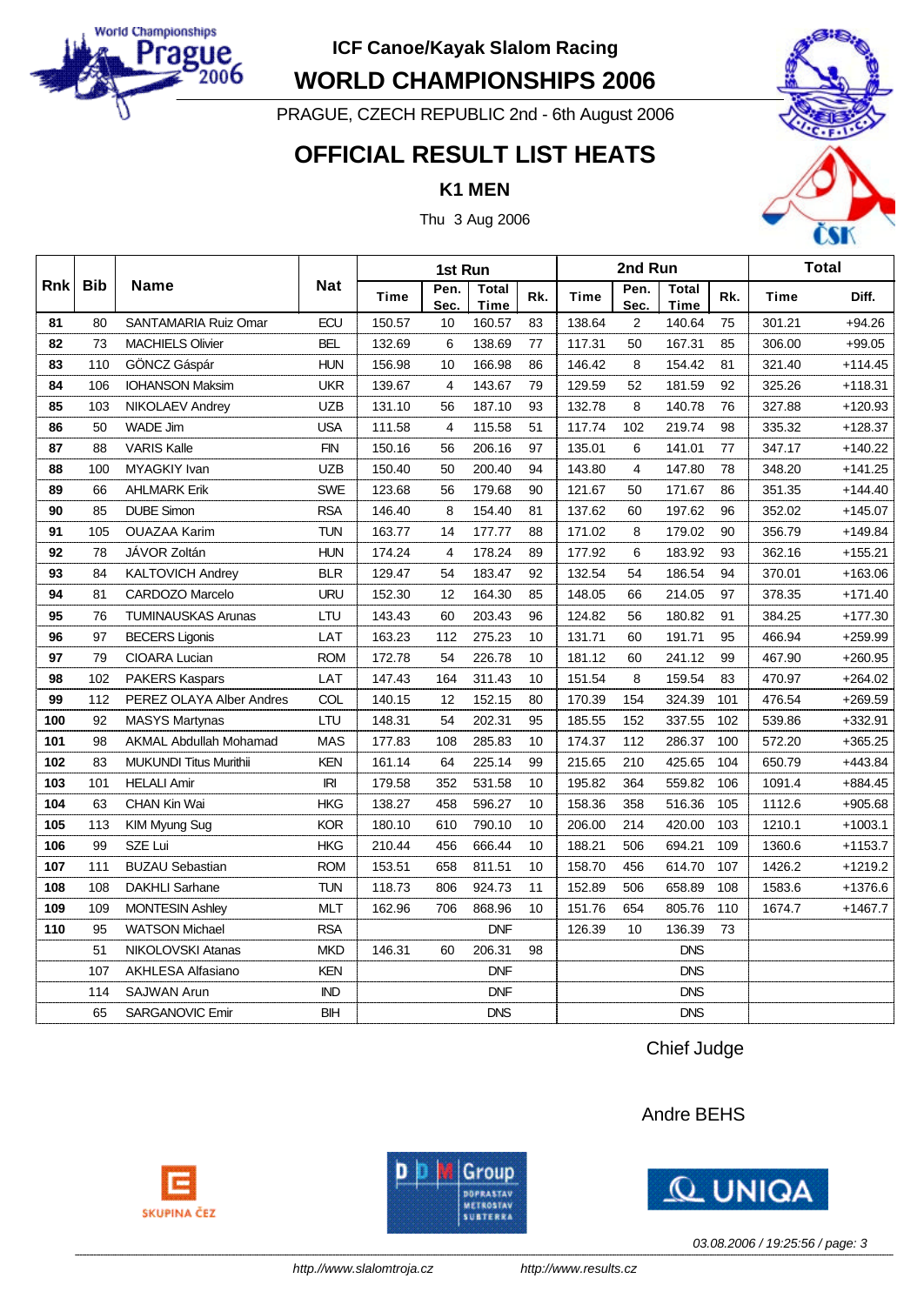

**WORLD CHAMPIONSHIPS 2006**

PRAGUE, CZECH REPUBLIC 2nd - 6th August 2006

# **OFFICIAL RESULT LIST HEATS**

**C1**

Fri 4 Aug 2006



|                         |                |                           |            |             | 1st Run        |                      |                |        | 2nd Run        |                      |                | <b>Total</b> |          |  |
|-------------------------|----------------|---------------------------|------------|-------------|----------------|----------------------|----------------|--------|----------------|----------------------|----------------|--------------|----------|--|
| <b>Rnk</b>              | <b>Bib</b>     | <b>Name</b>               | <b>Nat</b> | <b>Time</b> | Pen.<br>Sec.   | <b>Total</b><br>Time | Rk.            | Time   | Pen.<br>Sec.   | <b>Total</b><br>Time | Rk.            | <b>Time</b>  | Diff.    |  |
| 1                       | 2              | <b>ESTANGUET Tony</b>     | <b>FRA</b> | 106.05      | $\overline{c}$ | 108.05               | $\mathbf{1}$   | 106.13 | 0              | 106.13               | $\overline{2}$ | 214.18       |          |  |
| $\mathbf 2$             | $\mathbf{1}$   | MARTIKÁN Michal           | <b>SVK</b> | 108.33      | $\mathbf 0$    | 108.33               | $\overline{4}$ | 106.56 | $\mathbf 0$    | 106.56               | 3              | 214.89       | $+0.71$  |  |
| 3                       | 11             | MAŠEK Jan                 | CZE        | 108.11      | $\mathbf 0$    | 108.11               | $\overline{2}$ | 107.35 | $\mathbf 0$    | 107.35               | 4              | 215.46       | $+1.28$  |  |
| 4                       | $\overline{7}$ | <b>BELL Robin</b>         | <b>AUS</b> | 107.35      | 2              | 109.35               | 5              | 108.15 | 0              | 108.15               | 6              | 217.50       | $+3.32$  |  |
| 5                       | 8              | SLAFKOVSKÝ Alexander      | SVK        | 110.36      | 0              | 110.36               | $\overline{7}$ | 105.50 | $\overline{2}$ | 107.50               | 5              | 217.86       | $+3.68$  |  |
| 6                       | 10             | <b>FLORENCE David</b>     | <b>GBR</b> | 108.28      | 0              | 108.28               | 3              | 110.20 | 0              | 110.20               | 13             | 218.48       | $+4.30$  |  |
| $\overline{\mathbf{r}}$ | 13             | JEŽEK Stanislav           | CZE        | 112.05      | 0              | 112.05               | 10             | 108.76 | $\mathbf 0$    | 108.76               | 8              | 220.81       | $+6.63$  |  |
| 8                       | 32             | <b>BIERYT Krzysztof</b>   | POL        | 109.35      | 2              | 111.35               | 9              | 110.16 | 0              | 110.16               | 12             | 221.51       | $+7.33$  |  |
| 9                       | 9              | PFANNMÖLLER Stefan        | <b>GER</b> | 114.40      | $\overline{c}$ | 116.40               | 25             | 105.84 | 0              | 105.84               | $\mathbf{1}$   | 222.24       | $+8.06$  |  |
| 10                      | 27             | ZAKRAJŠEK Jošt            | <b>SLO</b> | 110.53      | 2              | 112.53               | 11             | 110.57 | 0              | 110.57               | 14             | 223.10       | $+8.92$  |  |
| 11                      | 15             | <b>DUERRENMATT Ronnie</b> | <b>SUI</b> | 113.61      | 2              | 115.61               | 22             | 108.60 | $\mathbf 0$    | 108.60               | $\overline{7}$ | 224.21       | $+10.03$ |  |
| 12                      | 16             | <b>CHEVRIER Herve</b>     | <b>FRA</b> | 111.40      | 4              | 115.40               | 20             | 108.83 | 0              | 108.83               | 9              | 224.23       | $+10.05$ |  |
| 13                      | 6              | <b>BETTGE Nico</b>        | <b>GER</b> | 109.57      | 0              | 109.57               | 6              | 111.33 | 4              | 115.33               | 25             | 224.90       | $+10.72$ |  |
| 14                      | 5              | <b>INDRUCH Tomáš</b>      | CZE        | 111.31      | 4              | 115.31               | 19             | 109.89 | 0              | 109.89               | 10             | 225.20       | $+11.02$ |  |
| 15                      | 25             | <b>LABARELLE Pierre</b>   | <b>FRA</b> | 111.85      | 2              | 113.85               | 15             | 111.40 | $\mathbf 0$    | 111.40               | 16             | 225.25       | $+11.07$ |  |
| 16                      | 40             | SUPOWICZ Krzystof         | <b>POL</b> | 113.59      | 0              | 113.59               | 14             | 112.54 | 0              | 112.54               | 18             | 226.13       | $+11.95$ |  |
| 17                      | 18             | <b>TSAKMAKIS Christos</b> | <b>GRE</b> | 109.04      | 2              | 111.04               | 8              | 115.50 | $\mathbf 0$    | 115.50               | 28             | 226.54       | $+12.36$ |  |
| 18                      | 19             | <b>GODDARD Daniel</b>     | <b>GBR</b> | 113.87      | 0              | 113.87               | 16             | 111.03 | $\overline{2}$ | 113.03               | 20             | 226.90       | $+12.72$ |  |
| 19                      | 3              | MINCÍK Juraj              | <b>SVK</b> | 112.98      | 4              | 116.98               | 28             | 111.72 | $\mathbf 0$    | 111.72               | 17             | 228.70       | $+14.52$ |  |
| 20                      | 28             | <b>FINA Fulvio</b>        | <b>ITA</b> | 113.97      | 2              | 115.97               | 23             | 112.83 | 0              | 112.83               | 19             | 228.80       | $+14.62$ |  |
| 21                      | 35             | ELOSEGUI ALKAIN Ander     | <b>ESP</b> | 113.47      | 2              | 115.47               | 21             | 113.62 | 0              | 113.62               | 21             | 229.09       | $+14.91$ |  |
| 22                      | 50             | MUJCINOVIC Emir           | <b>CRO</b> | 114.81      | 0              | 114.81               | 17             | 112.69 | $\overline{2}$ | 114.69               | 23             | 229.50       | $+15.32$ |  |
| 23                      | 23             | <b>MCINTOSH Stuart</b>    | <b>GBR</b> | 111.29      | $\overline{c}$ | 113.29               | 13             | 116.30 | $\mathbf 0$    | 116.30               | 30             | 229.59       | $+15.41$ |  |
| 24                      | 17             | STEVANOVIC Dejan          | <b>SLO</b> | 114.63      | 2              | 116.63               | 27             | 113.08 | 2              | 115.08               | 24             | 231.71       | $+17.53$ |  |
| 25                      | 4              | <b>BENZIEN Jan</b>        | <b>GER</b> | 108.59      | 4              | 112.59               | 12             | 117.42 | $\overline{2}$ | 119.42               | 38             | 232.01       | $+17.83$ |  |
| 26                      | 37             | <b>LIPATOV Alexander</b>  | <b>RUS</b> | 115.97      | 0              | 115.97               | 24             | 117.33 | 0              | 117.33               | 32             | 233.30       | $+19.12$ |  |
| 27                      | 21             | MALEY Kynan               | <b>AUS</b> | 115.24      | $\mathbf 0$    | 115.24               | 18             | 116.16 | 2              | 118.16               | 36             | 233.40       | $+19.22$ |  |
| 28                      | 36             | GEJDOŠ Stanislav          | <b>ITA</b> | 116.48      | 0              | 116.48               | 26             | 113.88 | 4              | 117.88               | 34             | 234.36       | $+20.18$ |  |
| 29                      | 20             | ERGUIN BOLIVAR Jon        | <b>ESP</b> | 114.15      | 10             | 124.15               | 38             | 111.15 | 0              | 111.15               | 15             | 235.30       | $+21.12$ |  |
| 30                      | 26             | <b>FUCHS Leopold</b>      | <b>AUT</b> | 114.16      | 6              | 120.16               | 31             | 114.96 | $\overline{2}$ | 116.96               | 31             | 237.12       | $+22.94$ |  |
| 31                      | 22             | <b>LARIMER Jeff</b>       | <b>USA</b> | 115.72      | 6              | 121.72               | 33             | 114.29 | $\overline{2}$ | 116.29               | 29             | 238.01       | $+23.83$ |  |
| 32                      | 42             | <b>KILJANEK Grzegorz</b>  | POL        | 116.07      | 8              | 124.07               | 37             | 114.44 | 0              | 114.44               | 22             | 238.51       | $+24.33$ |  |
| 33                      | 31             | <b>YUNGNICKEL Mark</b>    | <b>NZL</b> | 117.33      | 0              | 117.33               | 29             | 119.24 | 2              | 121.24               | 40             | 238.57       | $+24.39$ |  |
| 34                      | 29             | <b>CRANE Austin</b>       | <b>USA</b> | 116.77      | 4              | 120.77               | 32             | 115.85 | 2              | 117.85               | 33             | 238.62       | $+24.44$ |  |
| 35                      | 14             | <b>CARTWRIGHT James</b>   | CAN        | 120.02      | 4              | 124.02               | 36             | 115.41 | 0              | 115.41               | 27             | 239.43       | $+25.25$ |  |
| 36                      | 24             | SANGRA GIBERT Jordi       | <b>ESP</b> | 117.85      | 4              | 121.85               | 34             | 114.61 | 4              | 118.61               | 37             | 240.46       | +26.28   |  |
| 37                      | 34             | <b>SCHIRMANN Alain</b>    | <b>SUI</b> | 119.98      | 0              | 119.98               | 30             | 127.46 | 0              | 127.46               | 46             | 247.44       | +33.26   |  |
| 38                      | 53             | <b>GLUMAC Goran</b>       | <b>CRO</b> | 127.86      | 4              | 131.86               | 45             | 118.05 | 0              | 118.05               | 35             | 249.91       | $+35.73$ |  |
| 39                      | 49             | ZIMIN Dmytro              | <b>UKR</b> | 122.16      | 2              | 124.16               | 39             | 125.43 | 2              | 127.43               | 45             | 251.59       | $+37.41$ |  |
| 40                      | 58             | <b>FABRIS Christian</b>   | <b>AUS</b> | 122.76      | 4              | 126.76               | 40             | 122.47 | 4              | 126.47               | 44             | 253.23       | +39.05   |  |







*04.08.2006 / 13:35:35 / page: 1*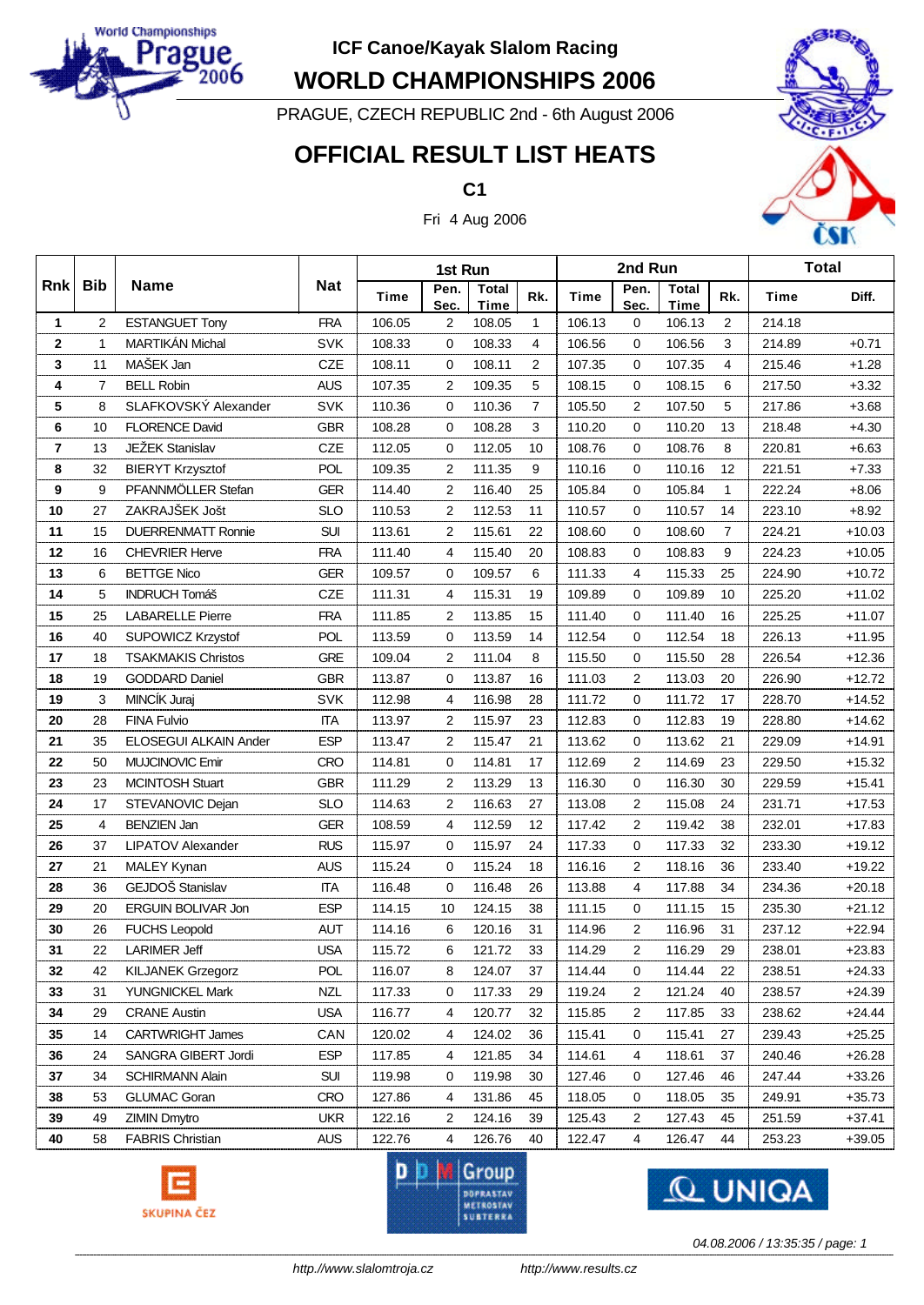

**WORLD CHAMPIONSHIPS 2006**

PRAGUE, CZECH REPUBLIC 2nd - 6th August 2006

## **OFFICIAL RESULT LIST HEATS**

**C1**



Fri 4 Aug 2006

|             |            |                           |            |             | 1st Run        |                             |     |        | 2nd Run        |                             |     | <b>Total</b> |           |
|-------------|------------|---------------------------|------------|-------------|----------------|-----------------------------|-----|--------|----------------|-----------------------------|-----|--------------|-----------|
| <b>Rnkl</b> | <b>Bib</b> | <b>Name</b>               | <b>Nat</b> | <b>Time</b> | Pen.<br>Sec.   | <b>Total</b><br><b>Time</b> | Rk. | Time   | Pen.<br>Sec.   | <b>Total</b><br><b>Time</b> | Rk. | <b>Time</b>  | Diff.     |
| 41          | 47         | <b>DENYSYUK Dmytro</b>    | <b>UKR</b> | 121.65      | 2              | 123.65                      | 35  | 126.04 | 6              | 132.04                      | 51  | 255.69       | $+41.51$  |
| 42          | 43         | <b>KAZAK Aleksandr</b>    | <b>BLR</b> | 132.53      | 2              | 134.53                      | 46  | 118.45 | 4              | 122.45                      | 41  | 256.98       | $+42.80$  |
| 43          | 38         | <b>ALLEN Craig</b>        | CAN        | 126.35      | 4              | 130.35                      | 44  | 124.83 | 4              | 128.83                      | 48  | 259.18       | $+45.00$  |
| 44          | 39         | <b>DAWSON James</b>       | <b>NZL</b> | 121.80      | 6              | 127.80                      | 41  | 127.87 | 4              | 131.87                      | 50  | 259.67       | $+45.49$  |
| 45          | 55         | <b>MIKSA Marko</b>        | <b>CRO</b> | 127.92      | 0              | 127.92                      | 42  | 129.43 | 4              | 133.43                      | 52  | 261.35       | $+47.17$  |
| 46          | 33         | <b>FRAKER Benn</b>        | <b>USA</b> | 127.34      | 10             | 137.34                      | 47  | 125.55 | 0              | 125.55                      | 42  | 262.89       | $+48.71$  |
| 47          | 45         | <b>BIZYAEV Pavel</b>      | <b>RUS</b> | 140.74      | 4              | 144.74                      | 52  | 117.13 | 4              | 121.13                      | 39  | 265.87       | $+51.69$  |
| 48          | 51         | MUSEVYCH Vadym            | <b>UKR</b> | 137.42      | 6              | 143.42                      | 50  | 123.69 | 2              | 125.69                      | 43  | 269.11       | $+54.93$  |
| 49          | 62         | <b>GOLOVACHENKO Denis</b> | <b>BLR</b> | 141.42      | $\overline{2}$ | 143.42                      | 51  | 124.49 | 4              | 128.49                      | 47  | 271.91       | $+57.73$  |
| 50          | 54         | <b>TRATSIAK Viktar</b>    | <b>BLR</b> | 134.67      | 6              | 140.67                      | 49  | 136.75 | $\overline{2}$ | 138.75                      | 53  | 279.42       | $+65.24$  |
| 51          | 59         | <b>MEZALS Matiss</b>      | LAT        | 134.80      | 4              | 138.80                      | 48  | 137.32 | 4              | 141.32                      | 54  | 280.12       | $+65.94$  |
| 52          | 56         | TANIGUCHI Kazuya          | <b>JPN</b> | 144.82      | 6              | 150.82                      | 53  | 143.64 | 10             | 153.64                      | 56  | 304.46       | $+90.28$  |
| 53          | 57         | <b>CELE Master</b>        | <b>RSA</b> | 148.78      | 8              | 156.78                      | 55  | 145.27 | 4              | 149.27                      | 55  | 306.05       | $+91.87$  |
| 54          | 44         | <b>GIBSON Hamish</b>      | <b>NZL</b> | 149.67      | 4              | 153.67                      | 54  | 139.80 | 14             | 153.80                      | 57  | 307.47       | $+93.29$  |
| 55          | 46         | <b>SOUZA Filipi</b>       | <b>BRA</b> | 125.16      | 52             | 177.16                      | 56  | 120.57 | 10             | 130.57                      | 49  | 307.73       | $+93.55$  |
| 56          | 41         | <b>IVANOV Leonid</b>      | <b>RUS</b> | 117.14      | 12             | 129.14                      | 43  | 136.14 | 50             | 186.14                      | 58  | 315.28       | $+101.10$ |
| 57          | 30         | <b>MIHELIC Marko</b>      | <b>SLO</b> | 136.97      | 102            | 238.97                      | 57  | 110.08 | 0              | 110.08                      | 11  | 349.05       | $+134.87$ |
| 58          | 12         | <b>HANEDA Takuya</b>      | <b>JPN</b> | 121.89      | 150            | 271.89                      | 58  | 113.40 | $\overline{2}$ | 115.40                      | 26  | 387.29       | $+173.11$ |
| 59          | 61         | <b>VIKTOR Endre</b>       | <b>HUN</b> | 228.61      | 408            | 636.61                      | 59  | 181.34 | 608            | 789.34                      | 59  | 1425.9       | $+1211.7$ |
| 60          | 60         | <b>ARCE Gastón Guido</b>  | <b>ARG</b> |             |                | <b>DNF</b>                  |     |        |                | <b>DNS</b>                  |     |              |           |
|             | 48         | <b>KRUMOV Zoran</b>       | <b>SER</b> |             |                | <b>DNS</b>                  |     |        |                | <b>DNS</b>                  |     |              |           |
|             | 52         | <b>JOVANOVIC Goran</b>    | <b>SER</b> |             |                | <b>DNS</b>                  |     |        |                | <b>DNS</b>                  |     |              |           |

Chief Judge

Andre BEHS







*04.08.2006 / 13:35:39 / page: 2*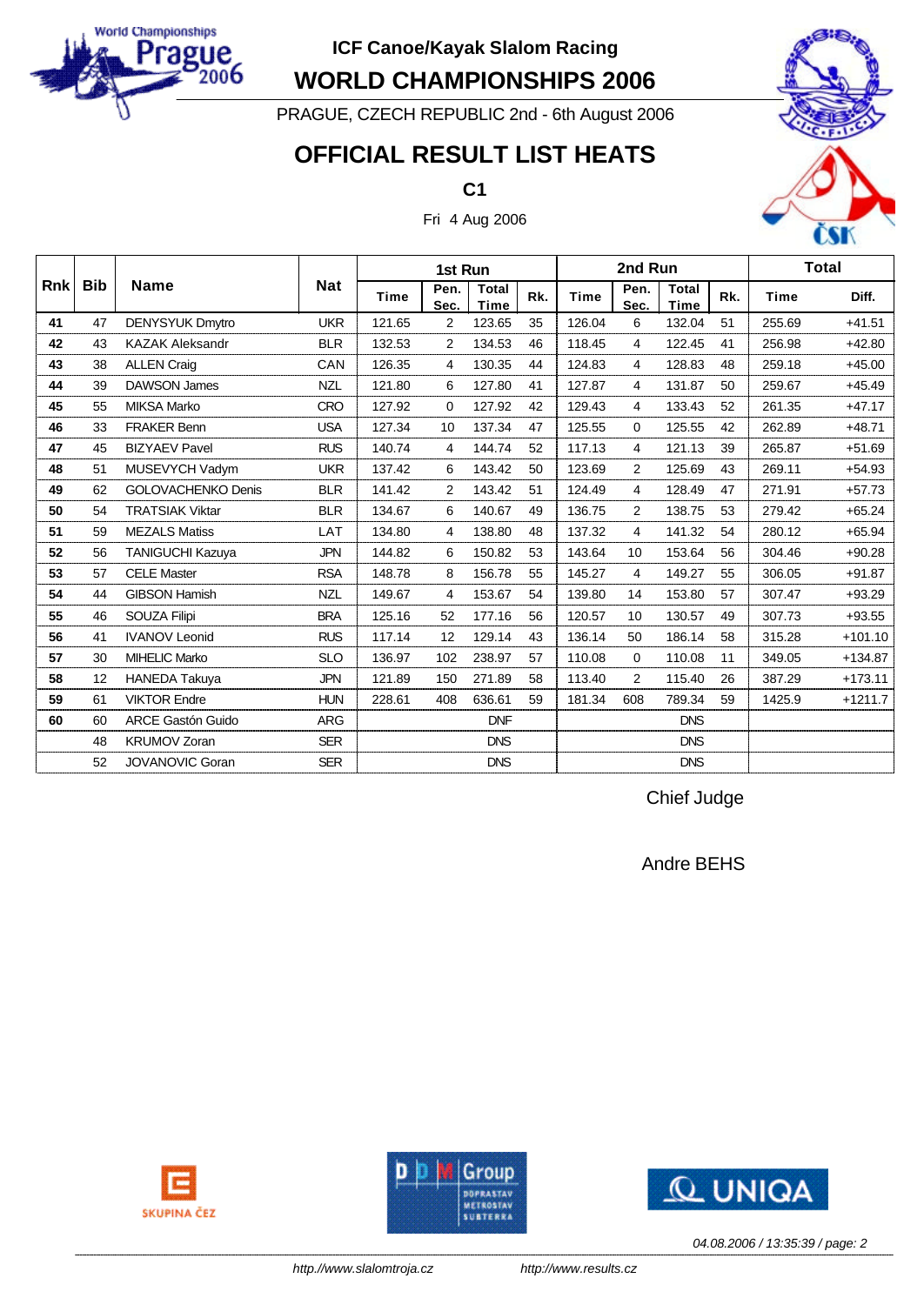

**WORLD CHAMPIONSHIPS 2006**

PRAGUE, CZECH REPUBLIC 2nd - 6th August 2006

# **OFFICIAL RESULT LIST HEATS**





Thu 3 Aug 2006

|                |         |                                                        | <b>Nat</b> |        | 1st Run        |                             |     | 2nd Run     |                |                      |     | <b>Total</b> |          |
|----------------|---------|--------------------------------------------------------|------------|--------|----------------|-----------------------------|-----|-------------|----------------|----------------------|-----|--------------|----------|
|                | Rnk Bib | <b>Name</b>                                            |            | Time   | Pen.<br>Sec.   | <b>Total</b><br><b>Time</b> | Rk. | <b>Time</b> | Pen.<br>Sec.   | <b>Total</b><br>Time | Rk. | Time         | Diff.    |
| 1              | 4       | <b>VOLF Jaroslav</b><br>ŠTEPÁNEK Ondrej                | CZE        | 110.94 | 0              | 110.94                      | 1   | 114.84      | $\mathbf 0$    | 114.84               | 4   | 225.78       |          |
| $\overline{2}$ | 13      | <b>BOWMAN Stuart</b><br><b>SMITH Nicholas</b>          | <b>GBR</b> | 116.99 | 0              | 116.99                      | 2   | 116.31      | 0              | 116.31 6             |     | 233.30       | $+7.52$  |
| 3              | 6       | SIMON Kay<br><b>SIMON Robby</b>                        | <b>GER</b> | 119.53 | 2              | 121.53                      | 8   | 113.64      | 0              | 113.64 2             |     | 235.17       | $+9.39$  |
| 4              | 1       | <b>HOCHSCHORNER Pavol</b><br><b>HOCHSCHORNER Peter</b> | <b>SVK</b> | 119.19 | 4              | 123.19                      | 13  | 113.02      | 0              | 113.02 1             |     | 236.21       | $+10.43$ |
| 5              | 14      | <b>LUQUET Pierre</b><br>LUQUET Christophe              | <b>FRA</b> | 119.17 | 2              | 121.17                      | 6   | 116.98      | 0              | 116.98 7             |     | 238.15       | $+12.37$ |
| 6              | 8       | KUBÁN Milan<br>OLEJNÍK Marián                          | <b>SVK</b> | 121.42 | 0              | 121.42                      | 7   | 117.14      | 0              | 117.14 8             |     | 238.56       | $+12.78$ |
| $\overline{7}$ | 9       | <b>MICHEL Felix</b><br>PIERSIG Sebastian               | <b>GER</b> | 122.84 | 0              | 122.84                      | 10  | 115.78      | 0              | 115.78 5             |     | 238.62       | $+12.84$ |
| 8              | 3       | <b>QUEMERAIS Philippe</b><br>LE PENNEC Yann            | <b>FRA</b> | 117.91 | 2              | 119.91                      | 3   | 118.72      | 0              | 118.72 10            |     | 238.63       | $+12.85$ |
| 9              | 5       | <b>FORGIT Cedric</b><br><b>BRAUD Martin</b>            | <b>FRA</b> | 121.28 | 4              | 125.28                      | 16  | 114.09      | 0              | 114.09               | 3   | 239.37       | $+13.59$ |
| 10             | 15      | ŠOŠKA Peter<br>ŠOŠKA Luboš                             | <b>SVK</b> | 120.01 | 0              | 120.01                      | 4   | 119.07      | 2              | 121.07 16            |     | 241.08       | $+15.30$ |
| 11             | 23      | <b>BECKER Marcus</b><br><b>HENZE Stefan</b>            | <b>GER</b> | 120.94 | 2              | 122.94                      | 12  | 117.08      | 2              | 119.08 11            |     | 242.02       | $+16.24$ |
| 12             | 2       | <b>JIRAS Marek</b><br>MÁDER Tomáš                      | CZE        | 120.07 | 2              | 122.07                      | 9   | 120.04      | 0              | 120.04 13            |     | 242.11       | $+16.33$ |
| 13             | 16      | <b>HU Minghai</b><br>SHU Junrong                       | <b>CHN</b> | 123.62 | 0              | 123.62                      | 14  | 120.43      | 0              | 120.43 14            |     | 244.05       | $+18.27$ |
| 14             | 11      | <b>BAILLIE Timothy</b><br><b>STOTT Etienne</b>         | <b>GBR</b> | 119.29 | 6              | 125.29                      | 17  | 119.24      | 0              | 119.24 12            |     | 244.53       | $+18.75$ |
| 15             | 7       | <b>BENETTI Andrea</b><br><b>MASOERO Erik</b>           | ITA        | 123.47 | 4              | 127.47                      | 20  | 117.62      | 0              | 117.62 9             |     | 245.09       | $+19.31$ |
| 16             | 10      | <b>BELLOFIORE Mark</b><br>MILNE Lachlan                | <b>AUS</b> | 123.38 | 2              | 125.38                      | 18  | 120.55      | 0              | 120.55 15            |     | 245.93       | $+20.15$ |
| 17             | 17      | <b>KULOVEC Aljaž</b><br><b>HOCEVAR Simon</b>           | <b>SLO</b> | 119.14 | $\overline{2}$ | 121.14                      | 5   | 123.38      | 2              | 125.38 20            |     | 246.52       | $+20.74$ |
| 18             | 20      | MICZEK Jaroslaw<br>SEKULA Wojciech                     | POL        | 124.42 | 0              | 124.42                      | 15  | 121.30      | $\overline{c}$ | 123.30 19            |     | 247.72       | $+21.94$ |
| 19             | 18      | <b>WRZOSEK Dariusz</b><br>KRUTCZEK Bartolomiej         | POL        | 125.32 | 2              | 127.32                      | 19  | 122.55      | 0              | 122.55 18            |     | 249.87       | $+24.09$ |
| 20             | 12      | POSPÍŠIL Jaroslav<br>POLLERT Jaroslav                  | CZE        | 121.10 | 10             | 131.10                      | 22  | 119.39      | 2              | 121.39 17            |     | 252.49       | $+26.71$ |







*03.08.2006 / 16:13:16 / page: 1*